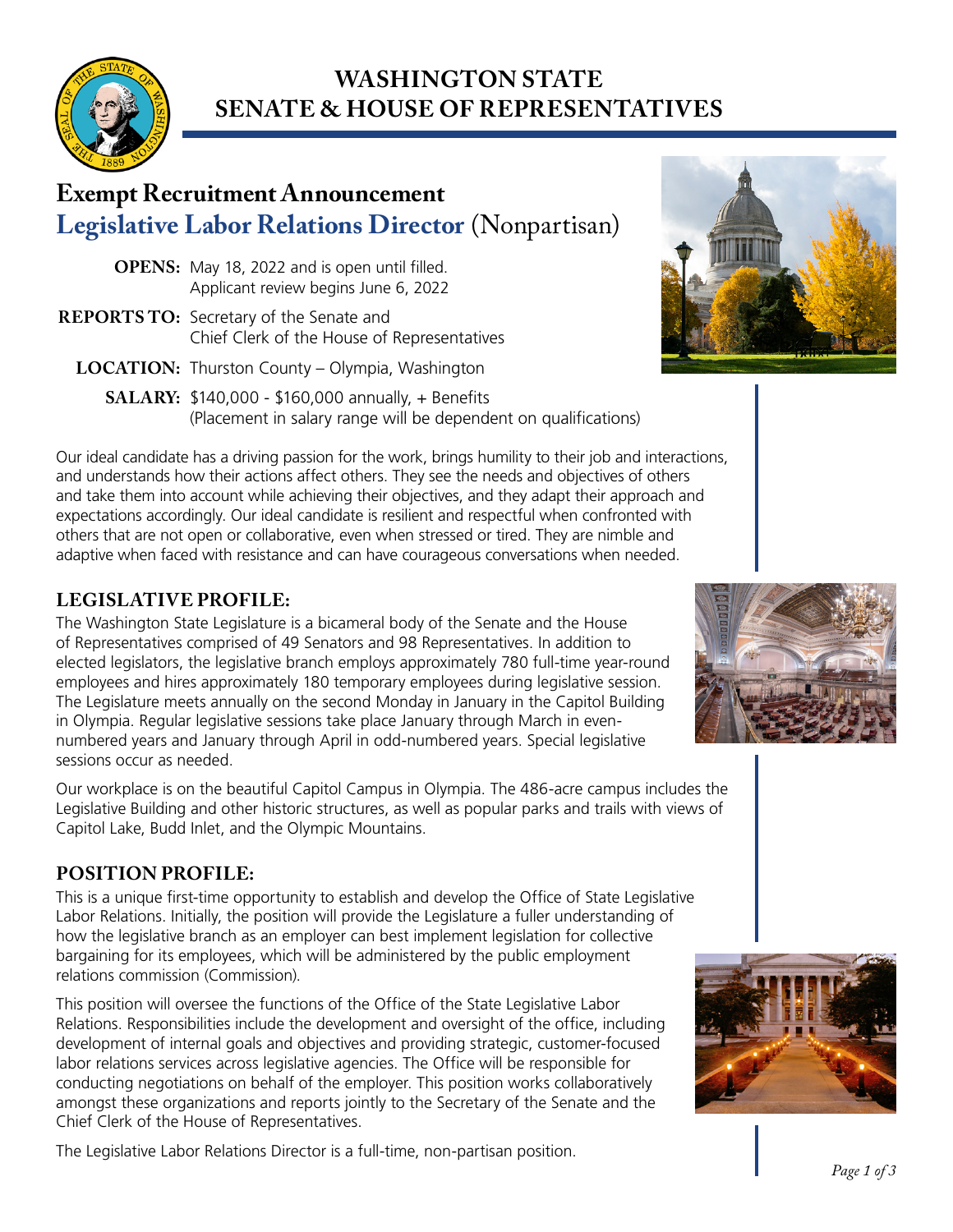### **HOW YOU'LL BE EXPECTED TO CONTRIBUTE IMMEDIATELY:**

- Contract with an external consultant for the purposes of gathering input from legislative employees regarding collective bargaining and its impact on them.
- Examine issues related to collective bargaining and develop best practices and options for the legislature to consider in implementing and administering collective bargaining for legislative employees.
- By December 1, 2022, submit a preliminary report to the appropriate legislative committees providing a progress report on the above-referenced considerations.
- By October 1, 2023, submit a final report to the appropriate legislative committees addressing the following at a minimum:
	- 1. Identify for which legislative employees collective bargaining is most appropriate;
	- 2. Mandatory, permissive, and prohibited subjects of bargaining;
	- 3. Who will negotiate on behalf of the different legislative agencies, and which entity or entities will be considered the employer for purposes of bargaining;
	- 4. Definitions for relevant terms;
	- 5. Common public employee collective bargaining agreement frameworks related to grievance procedures and processes for disciplinary actions;
	- 6. Procedures related to the Commission certifying exclusive bargaining representatives, determining bargaining units, adjudicating unfair labor practices, determining representation questions, and coalition bargaining;
	- 7. The efficiency and feasibility of coalition bargaining;
	- 8. Procedures for approving negotiated collective bargaining agreements;
	- 9. Procedures for submitting requests for funding to the appropriate legislative committees if appropriations are necessary to implement provisions of the collective bargaining agreements;
- 10. Approaches taken by other state legislatures that have authorized collective bargaining legislative employees; and
- 11. A summary of any statutory changes needed to address the considerations identified in this report.

## **THE SUCCESSFUL CANDIDATE WILL MEET THESE QUALIFICATIONS:**

- 10 or more years professional level labor relations experience.
- 7 or more years professional labor negotiations experience that includes at least 5 years serving as a lead negotiator. This should include demonstrated ability to formulate and articulate labor relations principles and negotiating strategies, including the role of the union and their business interests and goals.
- Significant experience developing professional working relationships with labor organizations. This includes demonstrated experience diffusing situations that may be contentious or vitriolic to achieve results, settlements, and agreements, with integrity and professionalism.
- Significant experience demonstrating appropriate independent judgment and exceptional personal awareness in a high profile/high influence role that navigated political, contentious, sensitive, or complex matters of high visibility or of significant impact.
- Demonstrated experience effectively managing or leading teams (e.g., staff teams, bargaining teams, coalitions) by using influence, collaboration, developing teamwork and demonstrating effective people interaction skills (not via command & control or hierarchy).
- Demonstrated ability to research, interpret, and understand RCWs and their implementing WACs.